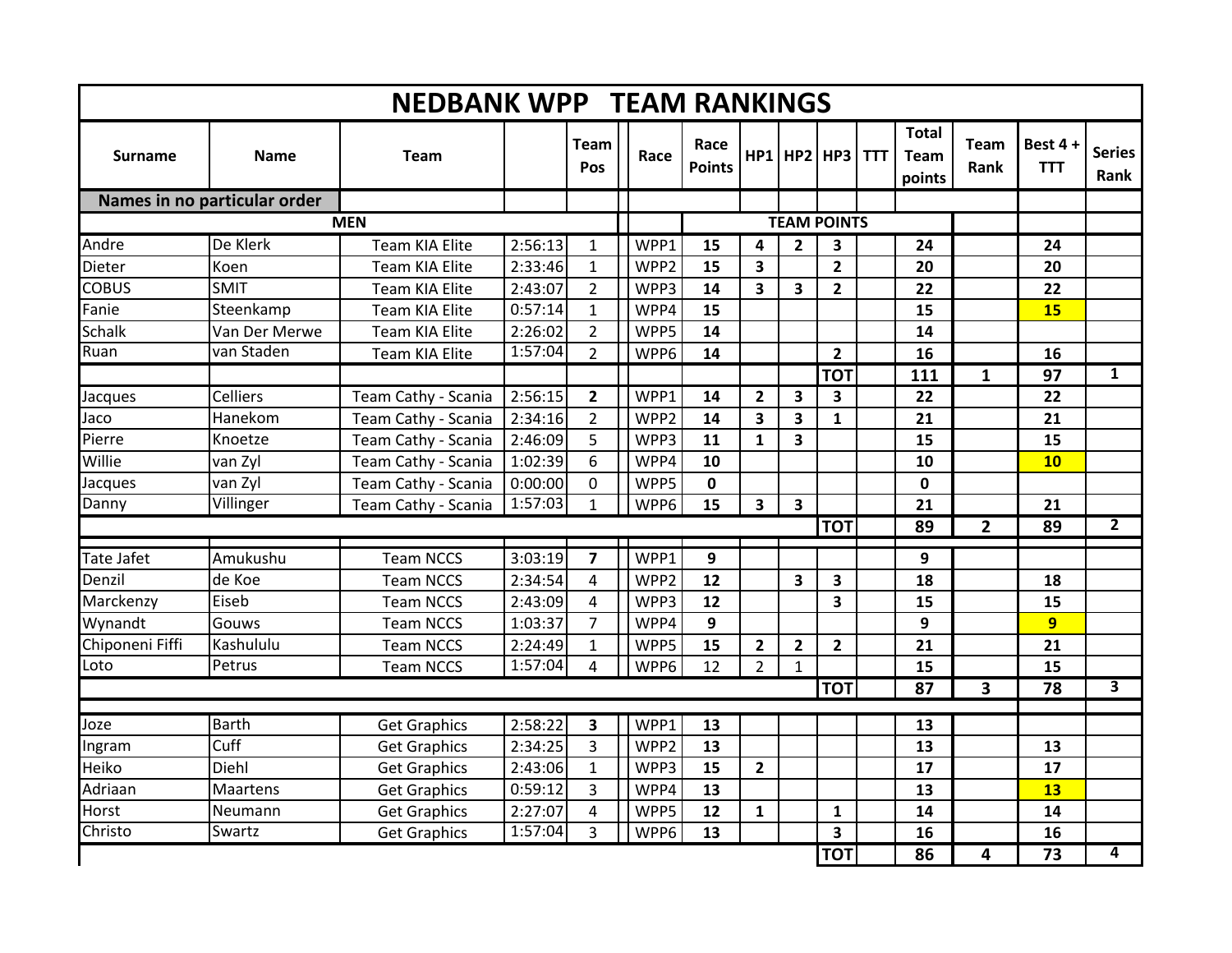| <b>Surname</b> | <b>Name</b>    | <b>Team</b>      |            | Team<br>Pos             | Race | Race<br><b>Points</b> |              |                         | $HP1$   HP2   HP3   TTT | <b>Total</b><br><b>Team</b><br>points | <b>Team</b><br>Rank     | Best 4+<br><b>TTT</b>   | <b>Series</b><br>Rank |
|----------------|----------------|------------------|------------|-------------------------|------|-----------------------|--------------|-------------------------|-------------------------|---------------------------------------|-------------------------|-------------------------|-----------------------|
|                |                |                  |            |                         |      |                       |              |                         |                         |                                       |                         |                         |                       |
| <b>Des</b>     | Doman          | <b>FLM BLACK</b> | 3:01:54    | 6                       | WPP1 | 10                    |              |                         |                         | 10                                    |                         |                         |                       |
| <b>Nick</b>    | du Plessis     | <b>FLM BLACK</b> | 2:35:26    | 5                       | WPP2 | 11                    |              |                         |                         | 11                                    |                         | 11                      |                       |
| Clinton        | Hilfiker       | <b>FLM BLACK</b> | 2:43:08    | 3                       | WPP3 | 13                    |              |                         | $\mathbf{1}$            | 14                                    |                         | 14                      |                       |
| George         | Thiele         | <b>FLM BLACK</b> | 1:01:16    | $\overline{\mathbf{4}}$ | WPP4 | 12                    |              |                         |                         | 12                                    |                         | 12                      |                       |
| <b>Braam</b>   | Vermeulen      | <b>FLM BLACK</b> | 2:28:06    | 5                       | WPP5 | 11                    |              | $\mathbf{1}$            |                         | 12                                    |                         | 12                      |                       |
| Allan          | <b>Viviers</b> | <b>FLM BLACK</b> | 1:57:05    | 5                       | WPP6 | 11                    | $\mathbf{1}$ |                         |                         | 12                                    |                         | 12                      |                       |
|                |                |                  |            |                         |      |                       |              |                         | <b>TOT</b>              | 71                                    | 5                       | 61                      | 5                     |
|                |                |                  |            |                         |      |                       |              |                         |                         |                                       |                         |                         |                       |
| <b>Drikus</b>  | Coetzee        | Hollard          | 2:58:22    | 4                       | WPP1 | 12                    |              | $\mathbf{1}$            |                         | 13                                    |                         | 13                      |                       |
| Gerhard Jr     | Mans           | Hollard          | 2:35:28    | 6                       | WPP2 | 10                    |              |                         |                         | 10                                    |                         | 10                      |                       |
| Morne          | <b>NELL</b>    | Hollard          | 2:43:07    | <b>DNF</b>              | WPP3 | 8                     |              |                         |                         | 0                                     |                         | $\pmb{0}$               |                       |
| Xavier         | Papo           | Hollard          | 0:58:13    | $\overline{2}$          | WPP4 | 14                    |              |                         |                         | 14                                    |                         | 14                      |                       |
| Phillip        | Steyn          | Hollard          | 2:26:38    | 3                       | WPP5 | 13                    | 3            | $\overline{\mathbf{3}}$ | 3                       | 22                                    |                         | 22                      |                       |
| Andre          | Vermeulen      | Hollard          | 1:57:04    | <b>DNF</b>              | WPP6 | $\mathbf 0$           |              | $\overline{2}$          | $\mathbf{1}$            | 0                                     |                         | $\mathbf 0$             |                       |
|                |                |                  |            |                         |      |                       |              |                         | <b>TOT</b>              | 59                                    | 6                       | 59                      | 6                     |
| Morne          | Honiball       | Vertec Men       | 3:14:11    | 9                       | WPP1 | $\overline{7}$        |              |                         |                         | $\overline{\mathbf{z}}$               |                         | $\overline{\mathbf{z}}$ |                       |
| <b>Brain</b>   | Key            | Vertec Men       | 2:47:27    | 10                      | WPP2 | $6\phantom{1}6$       |              |                         |                         | 6                                     |                         |                         |                       |
| Tyron          | Kotze          | Vertec Men       | 2:56:44    | $\overline{7}$          | WPP3 | 9                     |              |                         |                         | 9                                     |                         | 9                       |                       |
| Fana           | Lambert        | Vertec Men       | 1:04:16    | 9                       | WPP4 | $\overline{7}$        |              |                         |                         | $\overline{\mathbf{z}}$               |                         | $\overline{7}$          |                       |
| Peter          | le Riche       | Vertec Men       | 2:31:27    | $\overline{7}$          | WPP5 | 9                     |              |                         |                         | 9                                     |                         | 9                       |                       |
| <b>Hardus</b>  | <b>Nel</b>     | Vertec Men       | 2:00:50    | $\overline{7}$          | WPP6 | 9                     |              |                         |                         | 9                                     |                         | 9                       |                       |
|                |                |                  |            |                         |      |                       |              |                         | <b>TOT</b>              | 47                                    | $\overline{\mathbf{z}}$ | 41                      | $\overline{7}$        |
|                | <b>Bothma</b>  | <b>FLM RED</b>   |            |                         | WPP1 |                       |              |                         |                         |                                       |                         |                         |                       |
| Herman         |                |                  | 3:06:05    | 8                       |      | 8                     |              |                         |                         | 8                                     |                         |                         |                       |
| Christopher    | du Plessis     | <b>FLM RED</b>   | 2:36:49    | 8                       | WPP2 | 8                     |              |                         |                         | 8                                     |                         | 8                       |                       |
| <b>Titus</b>   | Koen           | <b>FLM RED</b>   | <b>DNS</b> | <b>DNS</b>              | WPP3 | $\mathbf 0$           |              |                         |                         | 0                                     |                         | $\mathbf 0$             |                       |
| Louis          | Peens          | <b>FLM RED</b>   | 1:01:29    | 5                       | WPP4 | 11                    |              |                         |                         | 11                                    |                         | 11                      |                       |
| Roual          | Spangenberg    | FLM RED          | 2:30:40    | 6                       | WPP5 | 10                    |              |                         |                         | 10                                    |                         | 10                      |                       |
| John           | Valentin       | FLM RED          | 2:00:39    | 6                       | WPP6 | 10                    |              |                         |                         | 10                                    |                         | 10                      |                       |
|                |                |                  |            |                         |      |                       |              |                         | <b>TOT</b>              | 47                                    | $\overline{\mathbf{z}}$ | 39                      | 8                     |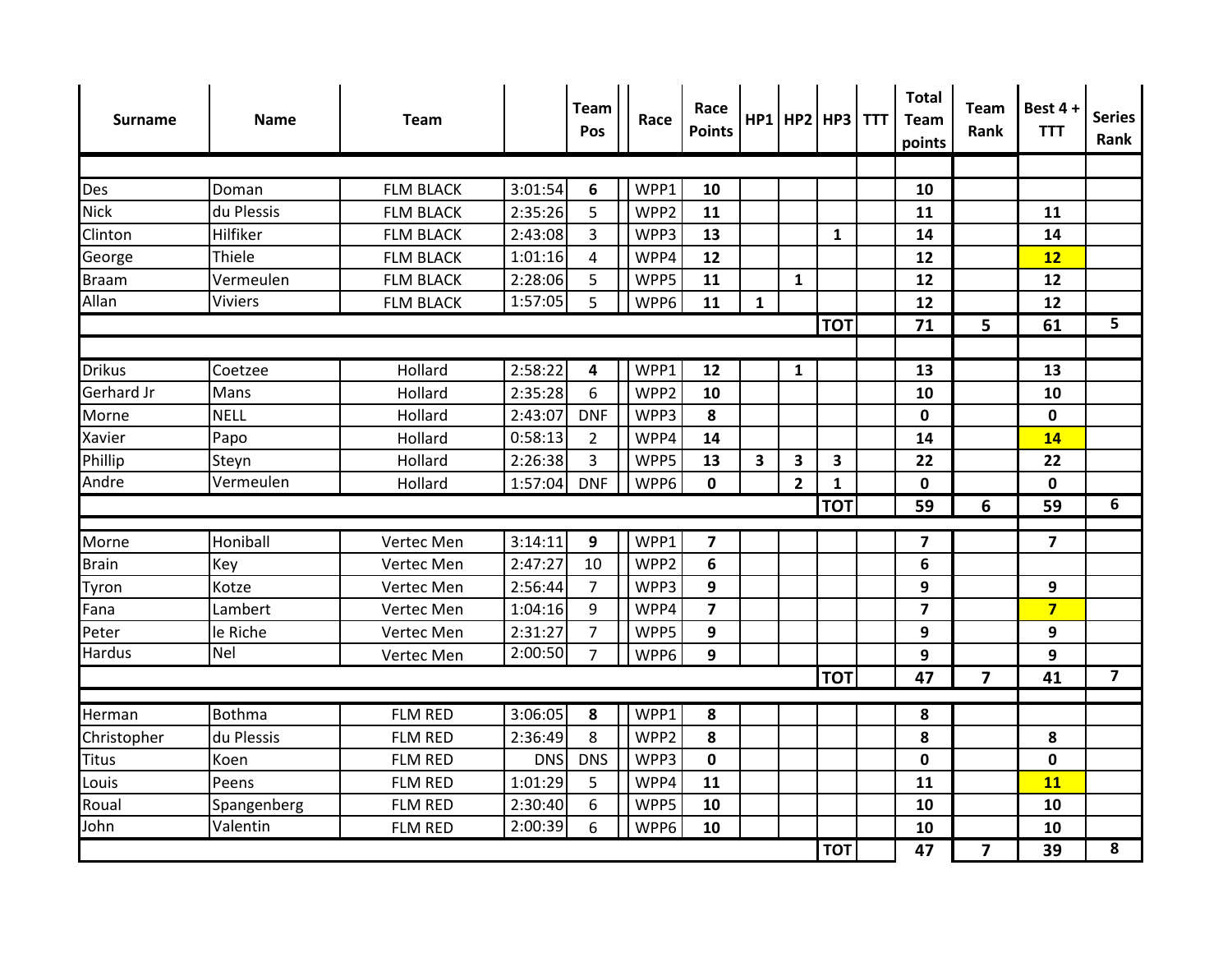| <b>Surname</b>  | <b>Name</b>                               | <b>Team</b>                                                    |            | <b>Team</b><br>Pos | Race | Race<br><b>Points</b> | $HP1$ $HP2$ $HP3$ $TTT$ |            | Total<br>Team<br>points | Team<br>Rank | Best 4+<br><b>TTT</b>   | <b>Series</b><br>Rank |
|-----------------|-------------------------------------------|----------------------------------------------------------------|------------|--------------------|------|-----------------------|-------------------------|------------|-------------------------|--------------|-------------------------|-----------------------|
|                 |                                           |                                                                |            |                    |      |                       |                         |            |                         |              |                         |                       |
| <b>Stefanus</b> | <b>Bohlke</b>                             | Paratus                                                        | 3:01:47    | 5                  | WPP1 | 11                    |                         |            | 11                      |              | 11                      |                       |
| Greg            | Chase                                     | Paratus                                                        | 2:36:28    | 7                  | WPP2 | 9                     |                         |            | 9                       |              |                         |                       |
| Adrian          | de la Harpe                               | Paratus                                                        | 2:49:53    | 6                  | WPP3 | 10                    |                         |            | 10                      |              | 10                      |                       |
| Hans            | du Toit                                   | Paratus                                                        | 1:03:45    | 8                  | WPP4 | 8                     |                         |            | 8                       |              | $\overline{\mathbf{8}}$ |                       |
| lan             | Grassow                                   | Paratus                                                        | 0:00:00    | 0                  | WPP5 | $\mathbf 0$           |                         |            | 0                       |              | 0                       |                       |
| Marcel          | Holtz                                     | Paratus                                                        | 2:10:29    | 8                  | WPP6 | 9                     |                         |            | 9                       |              | 9                       |                       |
|                 |                                           |                                                                |            |                    |      |                       |                         | <b>TOT</b> | 47                      | 7            | 38                      | 9                     |
|                 |                                           |                                                                |            |                    |      |                       |                         |            |                         |              |                         |                       |
| Alex            | <b>Buchner</b>                            | Cycletec PSG                                                   | 3:10:42    | <b>DNF</b>         | WPP1 | $\mathbf 0$           |                         |            | $\pmb{0}$               |              | $\mathbf 0$             |                       |
| <b>Stefanus</b> | Feris                                     | <b>Cycletec PSG</b>                                            | 2:41:44    | 9                  | WPP2 | $\overline{7}$        |                         |            | $\overline{\mathbf{z}}$ |              | $\overline{\mathbf{z}}$ |                       |
| Gerson          | Garoeb                                    | <b>Cycletec PSG</b>                                            | 2:43:08    | <b>DNF</b>         | WPP3 | $\mathbf 0$           |                         |            | 0                       |              | 0                       |                       |
| Diego           | Izaaks                                    | <b>Cycletec PSG</b>                                            | <b>DNS</b> | <b>DNS</b>         | WPP4 | $\mathbf 0$           |                         |            | 0                       |              | 0                       |                       |
| Frederick       | Van Greunen                               | <b>Cycletec PSG</b>                                            | <b>DNS</b> | <b>DNS</b>         | WPP5 | $\mathbf 0$           |                         |            | 0                       |              | 0                       |                       |
| Ermin           | Van Wyk                                   | <b>Cycletec PSG</b>                                            | <b>DNS</b> | <b>DNS</b>         | WPP6 | 0                     |                         |            | 0                       |              | 0                       |                       |
|                 |                                           |                                                                |            |                    |      |                       |                         | <b>TOT</b> | 7                       | 10           | 7                       | 10                    |
|                 | Hotspot Points: $1st = 3/2nd = 2/3rd = 1$ | Race Points 1st = 15/2nd = 14/3rd = 13/4th = 12/10th = 6/ etc. |            |                    |      |                       |                         |            |                         |              |                         |                       |